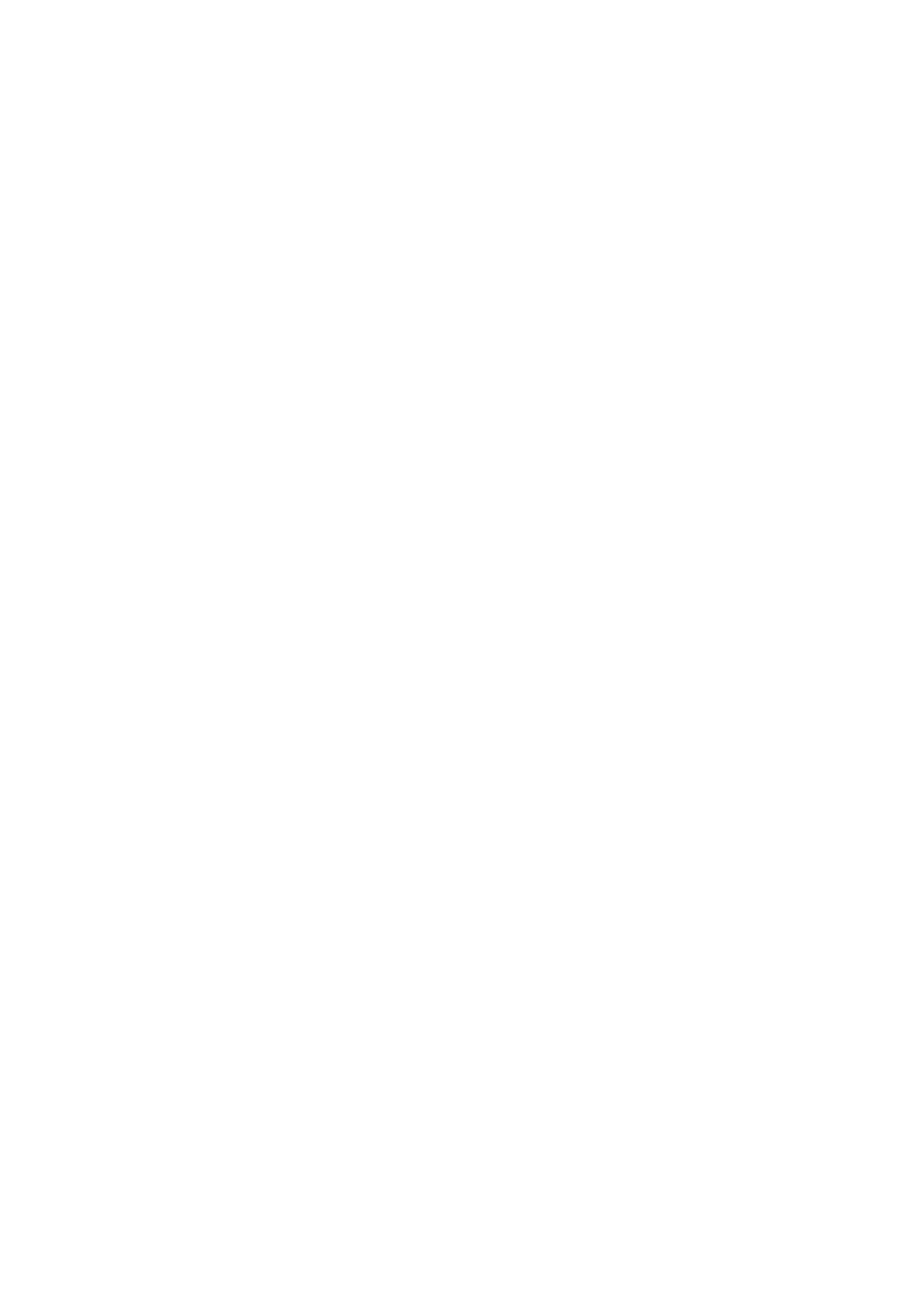# 1. Introduction

## 1.1 Economic Migration Policy

Ireland operates a managed employment permits system which maximises the benefits of economic migration while minimising the risk of disrupting Ireland's labour market. The State's general policy is to promote the sourcing of labour and skills needs from within the workforce of the State and other EEA states. Where specific skills prove difficult to source within the State and EEA, an employment permit may be sought by an employer to hire a non-EEA national.

To implement this policy, Ireland currently operates an employment permits regime that:

- focuses on key sectors and skills shortages, especially in economically strategic enterprises with potential for jobs growth;
- adheres to the principle of community preference and avoids disrupting the labour market or reducing the employment opportunities for the resident population;
- ensures that employment permit holders are making a positive net contribution to the Irish economy;
- minimises the potential for abusing the employment rights of migrants, is clear and consistent and therefore attractive to migrants and employers;
- is administratively effective and efficient, has a clear legislative basis, and is sufficiently flexible to react quickly to changes in the labour market.

# 1.2 The Occupational Lists for Employment Permits Purposes

In order to ensure that the employment permits system is responsive to changes in economic circumstances and labour market conditions, the employment permits system is managed in part through the operation of a list system for in-demand, highly skilled occupations and those for whom a ready source of labour is available (ineligible occupations) is in place. As demand grows or recedes, the orientation of economic migration is adjusted accordingly through changes to these lists of highly skilled and ineligible occupations:

The employment permits regime is designed to facilitate the entry of appropriately skilled non-EEA migrants to fill skills shortages. However, this objective must be balanced by the need to ensure that there are no suitably qualified Irish/EEA nationals available to undertake the work and that the shortage is a genuine one.

- Occupations included on the HSEOL are highly skilled occupations which are experiencing labour or skill shortages in respect of qualifications, experience or skills and which are required for the proper functioning of the Irish economy.
- Occupations not included on either the HSEOL or the ICEL, where an employer cannot find a worker, are considered eligible occupations for an employment permit, subject to criteria, but are not eligible for Critical Skills Employment Permits.
- Occupations included on the ICEL are occupations in respect of which there is evidence that there are more than enough Irish/EEA workers available to fill such vacancies, and therefore an employment permit shall not be granted in Ireland.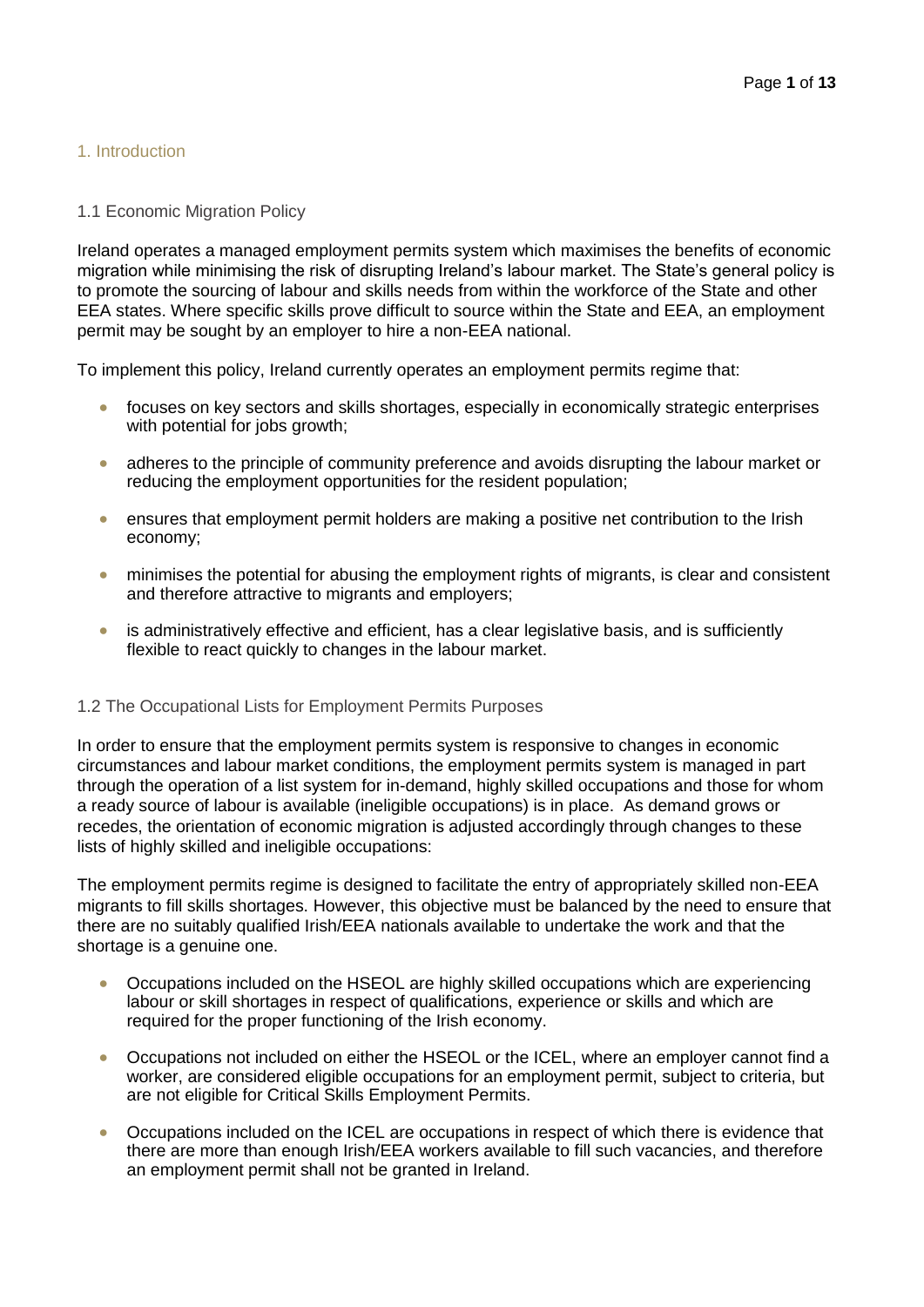1.3 Review of the HSEOL and ICEL

In order to maintain the relevance of these lists of occupations to the needs of the economy and to ensure the employment permits system is aligned with current labour market intelligence, a biannual review process is applied. The rationale underpinning the inclusion on or omission from the lists of any particular occupation is driven by skills demands in the economy, and is based on, in the first instance, research undertaken by the Expert Group on Future Skills Needs (EGFSN), plus labour market intelligence outlined in the annual *National Skills Bulletin* and the *Vacancy Overview Report* and input by relevant Government Departments, education outputs and sectoral upskilling and training initiatives and any known contextual factors (e.g., planned expansions in sectors, if known).

An occupation may be considered for inclusion on the HSEOL or removal from the ICEL provided that:

- There are no suitable Irish/EEA nationals available to undertake the work;
- Development opportunities for Irish/EEA nationals are not undermined;
- Genuine skills shortage exists and that it is not a recruitment or retention problem;
- The Government education, training, employment and economic development policies are supported;
- The skill shortage exists across the occupation, despite attempts by industry to train and attract Irish/EEA nationals to available jobs.

The current lists, effective from 21<sup>st</sup> May 2018, can be found at [https://dbei.gov.ie/en/What-We-](https://dbei.gov.ie/en/What-We-Do/Workplace-and-Skills/Employment-Permits/Employment-Permit-Eligibility/)[Do/Workplace-and-Skills/Employment-Permits/Employment-Permit-Eligibility/](https://dbei.gov.ie/en/What-We-Do/Workplace-and-Skills/Employment-Permits/Employment-Permit-Eligibility/)

Parties considering making submissions to the review process should be aware that a range of criteria in addition to the eligibility of an occupation apply to the grant of employment permits. The criteria vary according to the type of employment permit application which is submitted. An elaboration of the policy underpinnings of the employment permits system is set out at: [https://dbei.gov.ie/en/What-We-Do/Workplace-and-Skills/Employment-Permits/Employment-Permit-](https://dbei.gov.ie/en/What-We-Do/Workplace-and-Skills/Employment-Permits/Employment-Permit-Policy/)[Policy/](https://dbei.gov.ie/en/What-We-Do/Workplace-and-Skills/Employment-Permits/Employment-Permit-Policy/)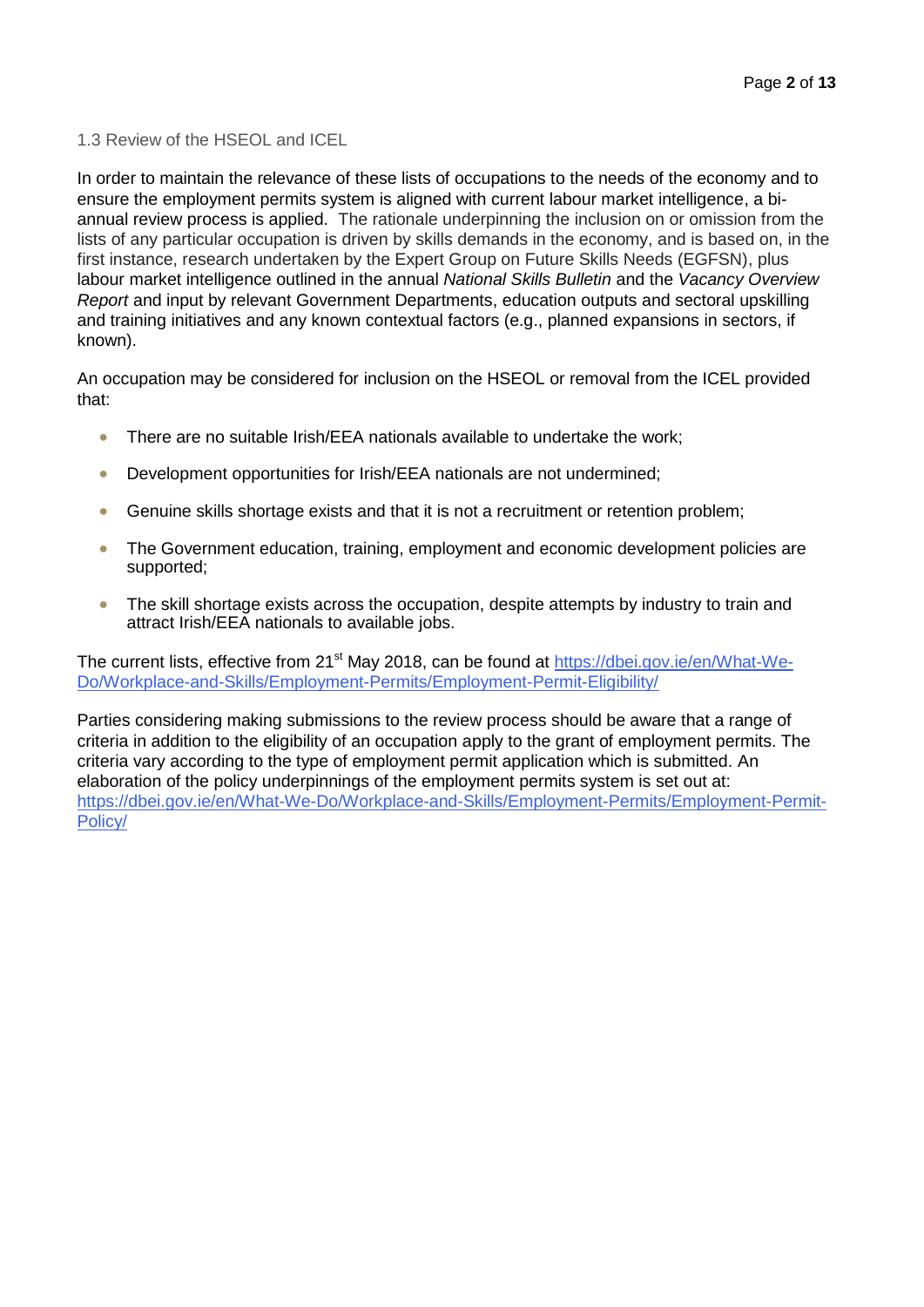# 2. Review of the Highly Skilled Eligible Occupations List (HSEOL) and the Ineligible Categories of

# Employment List (ICEL), Quarter 4 2018

The Economic Migration Policy Unit of the Department of Business, Enterprise and Innovation now invites submissions from representative bodies, Government Departments, Agencies, and other interested parties to a public consultation on the review of the Highly Skilled Eligible Occupations Lists (HSEOL) and the Ineligible Categories of Employment List (ICEL).

If you feel that there is a skills deficit or surplus relating to occupations in your sector, you are invited, either through your industry representative or directly, to make a submission with your observations. The submission process is an opportunity for stakeholders to provide additional information and potentially different perspectives on the nature and extent of skill shortages. Stakeholder submissions are a vital source of information, helping inform the Department's final assessment of the status of occupations.

The information you provide is important to our assessment process. You are encouraged to be as specific and detailed as possible when providing information. For example you may have other evidence or data, e.g. industry surveys or reports. We are also interested in any other factors that you consider are appropriate to add or remove an occupation from the lists for example, you may have information on recruitment and retention difficulties or changes in relevant training.

Submissions will only be accepted using this form and the closing date for submissions is 5pm, Friday 2<sup>nd</sup> November 2018 which will be strictly applied. Submissions received by close of business on this date will be considered as part of the review process.

Respondents are requested to make their submissions by email to [empu@dbei.gov.ie,](mailto:empu@dbei.gov.ie) and to ensure that an appropriate email contact is included for any response.

Respondents are advised that copies of submissions will be forwarded to the relevant lead Government Departments for their sector and their guidance/input sought in respect of those submissions. Economic Migration Policy Unit will also undertake any necessary follow up with submitters and consultation with Government Departments/State Bodies and industry groups. This review process will involve consultation with an Interdepartmental Group (IDG) chaired by the Department of Business, Enterprise & Innovation with membership drawn from senior officials of key Government Departments and offices. At the end of the consultation process the Department will make recommendations to the Minister for Business, Enterprise and Innovation. Changes to the lists approved by the Minister will then be given legal effect by way of a statutory instrument.

## 2.1 Publication of Submissions and Freedom of Information

Please note that the information provided in the submission form will be shared with relevant Government Departments and State organisations. This is to promote an integrated approach to addressing skills shortages in the State. The Department will also publish on its website all submissions received under this consultation. However, if you wish to submit information that you consider commercially sensitive, please identify that information in your submission and give reasons for considering it commercially sensitive. The Department will consult with you regarding such information before making a decision to disclose it. Any personal information, which you volunteer to this Department, will be treated with the highest standards of security and confidentiality, strictly in accordance with the Data Protection Acts 1988 and 2003.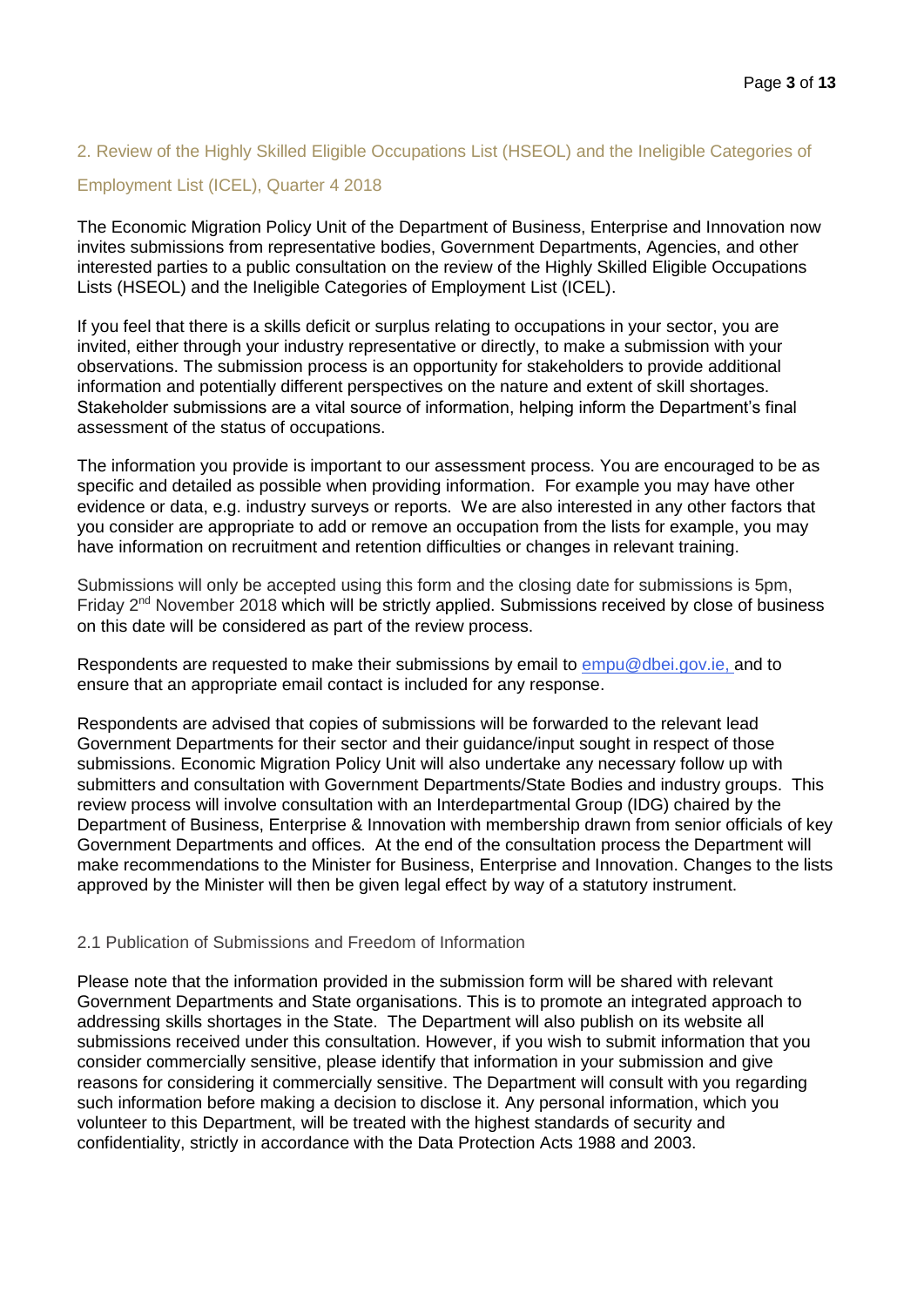The information you provide below is important to the review process. You are encouraged to be as specific and detailed as possible when providing information. Thank you for your participation.

## 1. Who is this submission made by?

a. Provide name of individual, firm or organisation:

Migrant Rights Centre Ireland

b. Provide contact details, including email for reply:

Edel McGinley **[edel@mrci.ie](mailto:edel@mrci.ie)** - 018897570

c. Date of submission:

2nd November 2018

## 2. Overview of your firm/organisation:

Please describe the main activity, sector and characteristics of the organisation making the submission *[not required for Government Department/State Bodies]*

The Migrant Rights Centre Ireland (MRCI) is a national organisation working to promote the rights of migrant workers and their families living in situations of vulnerability throughout Ireland. Since 2001, we have been working with migrant workers in the employment permit system. In 2017 MRCI provided information and support on 2,155 cases to people from 127 different countries. Of this, 33% were undocumented, 1 in 10 worked care and domestic work and 1 in 10 in restaurants. Other sectors included retail, hospitality and fisheries.

MRCI welcomes the review of the Occupations Lists for Employment Permits. MRCI has consistently made submissions to the reviews of Occupations Lists for Employment Permits for over a decade. This review takes place in the context of full employment, a buoyant and growing economy and shortages in labour. This makes it ideal time to significantly overall the occupations lists as there is an increased demand in labour and skills shortages.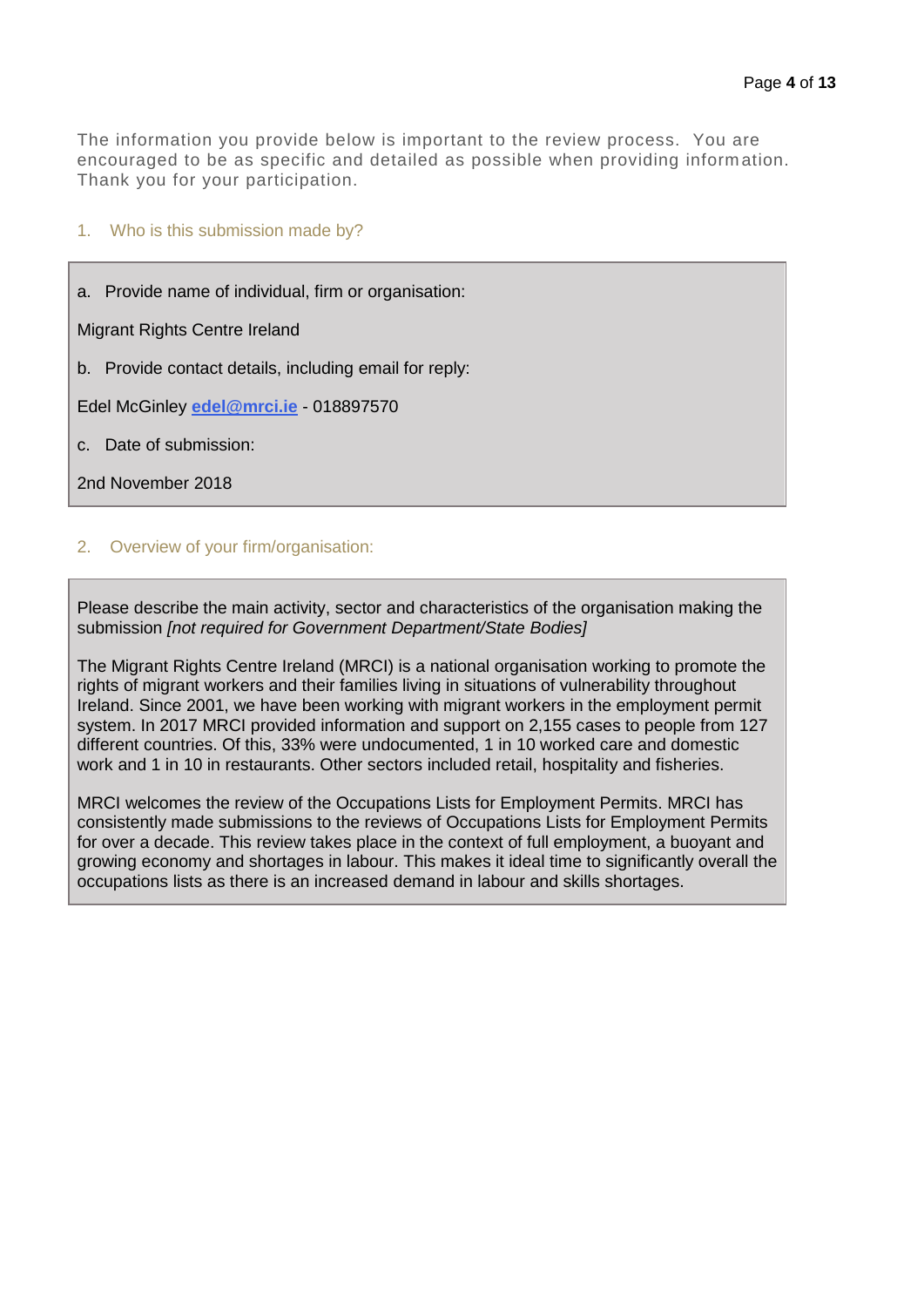## 3. What occupation does this submission refer to?

#### *a. Occupation title*

6145. Care workers and home carers and 6146. Senior Care Workers 6231 Housekeepers and related occupations; 9233 Cleaners and domestics; All Work in the private home + All Domestic operatives

*b. What status do you propose for this occupation?*

For inclusion on HSEOL For removal from HSEOL

For inclusion on ICEL

For removal from ICEL

\*Tick one option as appropriate



#### 4. Overview of your Sector

 $\overline{a}$ 

**If a representative body, please provide an overview of your sector, including importance to the economy; recent and projected growth of the sector; national or sectoral strategies/actions; employment numbers/types of occupations in the sector:**

Latest CSO analysis (July 2017) shows that people aged 65 and over grew by almost onefifth, 19.1%, making it the fastest-growing sector. Age dependency increased from 49.3% in 2011 to 52.7% in 2016<sup>1</sup>. The over-85 population, which places the largest pressure on services, is growing by some 4% annually<sup>2</sup>. Over half a million in this older age group live at home, approximately 28% live alone<sup>3</sup>.

ESRI projections show demand for health and social care to increase across all sectors, with the greatest increases in services for older people<sup>4</sup>. It projects demand for home help hours is to increase by between 38 to 54 per cent by 2030 from a base demand of 14.3 million in 2015. It further projects an increased demand of 66 per cent in home care packages. This will require an estimated additional 20,000 home care workers to meet demands<sup>5</sup>. According to the ESRI, this demand will drive additional expenditure in capital investment and expanded staffing and will have major implications for capacity planning, workforce planning and training.

In addition to staff for home care providers, there is growing demand for carers directly employed in the private home by families themselves. In MRCI's experience, families are hiring home carers directly which has resulted in a growth of informal employment of irregular migrant care workers across Ireland.

<https://www.cso.ie/en/releasesandpublications/ep/p-cp3oy/cp3/>

<sup>5</sup> Home and Community Care estimate[s http://hcci.ie/home-and-community-care-ireland-calls-for-regulation-in-the-home](http://hcci.ie/home-and-community-care-ireland-calls-for-regulation-in-the-home-care-industry/)[care-industry/](http://hcci.ie/home-and-community-care-ireland-calls-for-regulation-in-the-home-care-industry/)

<sup>1</sup> [https://www.cso.ie/en/csolatestnews/pressreleases/2017pressreleases/pressstatementcensus2016resultsprofile3](https://www.cso.ie/en/csolatestnews/pressreleases/2017pressreleases/pressstatementcensus2016resultsprofile3-anageprofileofireland/) [anageprofileofireland/](https://www.cso.ie/en/csolatestnews/pressreleases/2017pressreleases/pressstatementcensus2016resultsprofile3-anageprofileofireland/)

<sup>2</sup> Migrant Workers in the Home Care Secto[r https://www.mrci.ie/wp-content/uploads/2015/09/Migrant-Workers-in-the-](https://www.mrci.ie/wp-content/uploads/2015/09/Migrant-Workers-in-the-Home-Care-Sector-Preparing-for-the-Elder-Boom-in-Ireland.pdf)[Home-Care-Sector-Preparing-for-the-Elder-Boom-in-Ireland.pdf](https://www.mrci.ie/wp-content/uploads/2015/09/Migrant-Workers-in-the-Home-Care-Sector-Preparing-for-the-Elder-Boom-in-Ireland.pdf) 3

<sup>4</sup> ESRI PROJECTIONS OF DEMAND FOR HEALTHCARE IN IRELAND, 2015-203[0 https://www.esri.ie/pubs/RS67.pdf](https://www.esri.ie/pubs/RS67.pdf)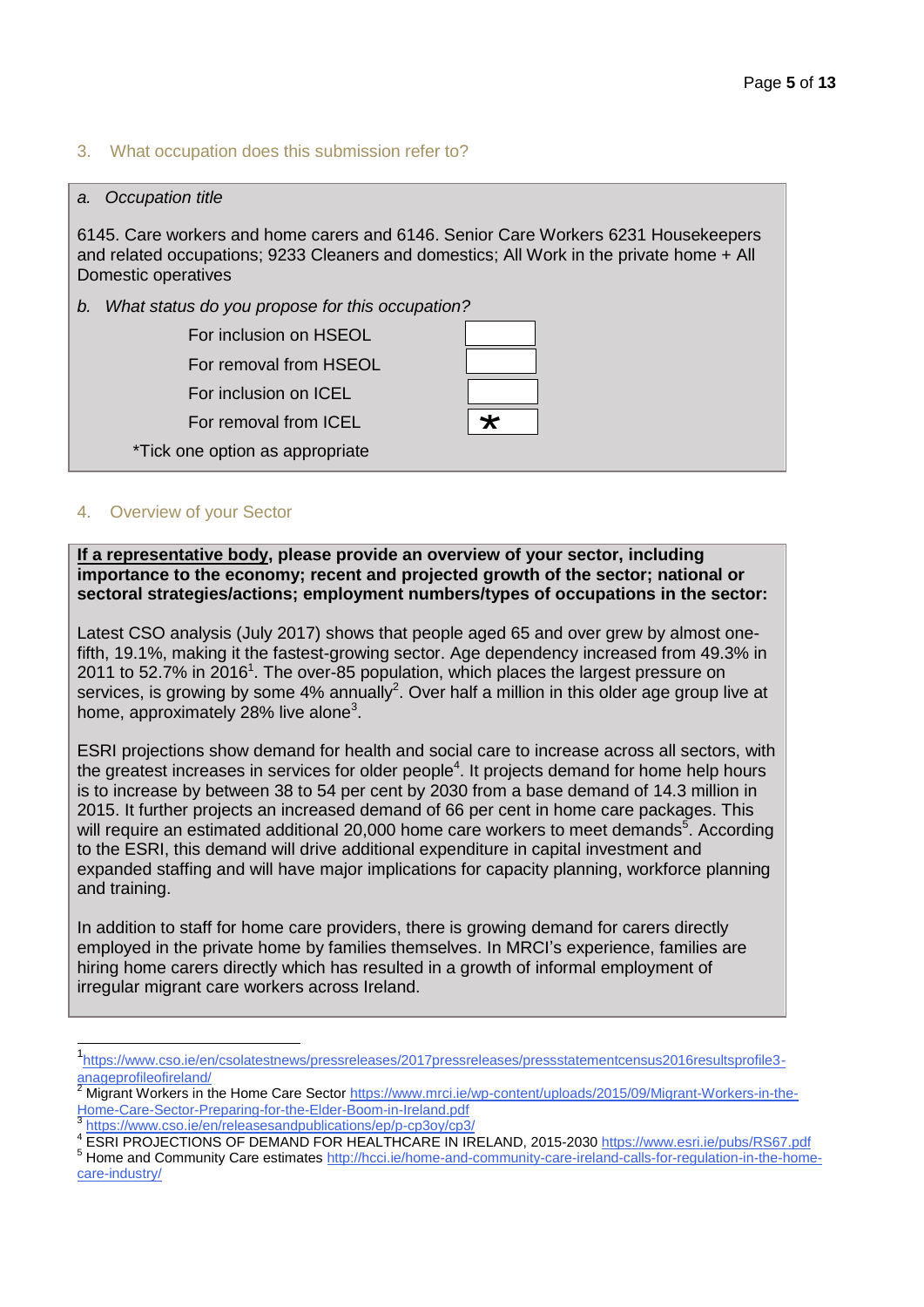Research carried out by MRCI in 2016 with over 1,000 undocumented migrants, found that the overwhelming majority (89%) are in employment, typically (though not always) in sectors where low-paid work is prevalent. The top five sectors of employment are Restaurant & Catering (32%), Domestic Work (29%), and Cleaning and Maintenance (13%). Other sectors include retail, hotel, medical, healthcare and agriculture.

A high proportion of these (66%) have been in their current job for over 2 years and of this 31% have been in the same job for over 5 years. 69% indicated that they are working over 30 hours, with more than half earning over €300 a week. This clearly demonstrates serious anomalies with the identification of labour and skills shortages.

Currently, an undocumented person employed in Ireland, with qualifications and multiple years' experience working, for example as a carer, cannot currently apply for a work permit. Current economic migration policy does not consider this significant pool of resident worker and means a wealth of skills in the state are not being fully utilised.

# 5. Overview of the challenges faced by your firm/organisation/sector:

## **Please provide an overview of the challenges faced: labour shortages; consequences for your organisation/the sector if labour demands are not achieved:**

The exclusion of care occupations including homecare from the occupations list means that there is no correlation between demand for homecare and the critical lack of supply of workers. The shortage of available homecare workers to work in the private home has given rise to practices of families employing migrants, including undocumented migrants, as undeclared carers for ageing relatives.

MRCI data shows a high concentration of undocumented migrants employed in this sector $6$ . This is an inevitable consequence of the absence of employment permits for the sector. This is not a long term solution to care, as workers are unprotected and vulnerable to exploitation, while families who rely on undocumented carers cannot avail of the tax relief measures available to employ a caregiver.

While it is not expected that labour migration policy will respond to the full needs of the care and homecare sectors, a cross departmental approach to alleviate the current crisis and address a future crisis is imperative. Therefore, the removal of certain occupations from the ICEL is a necessary piece a complex jigsaw.

 $\overline{a}$ <sup>6</sup> Ireland is Home [https://www.mrci.ie/resources/publications/ireland-is-home-survey-policy-paper-on-the-lives-of](https://www.mrci.ie/resources/publications/ireland-is-home-survey-policy-paper-on-the-lives-of-undocumented-migrants-in-ireland/)[undocumented-migrants-in-ireland/](https://www.mrci.ie/resources/publications/ireland-is-home-survey-policy-paper-on-the-lives-of-undocumented-migrants-in-ireland/)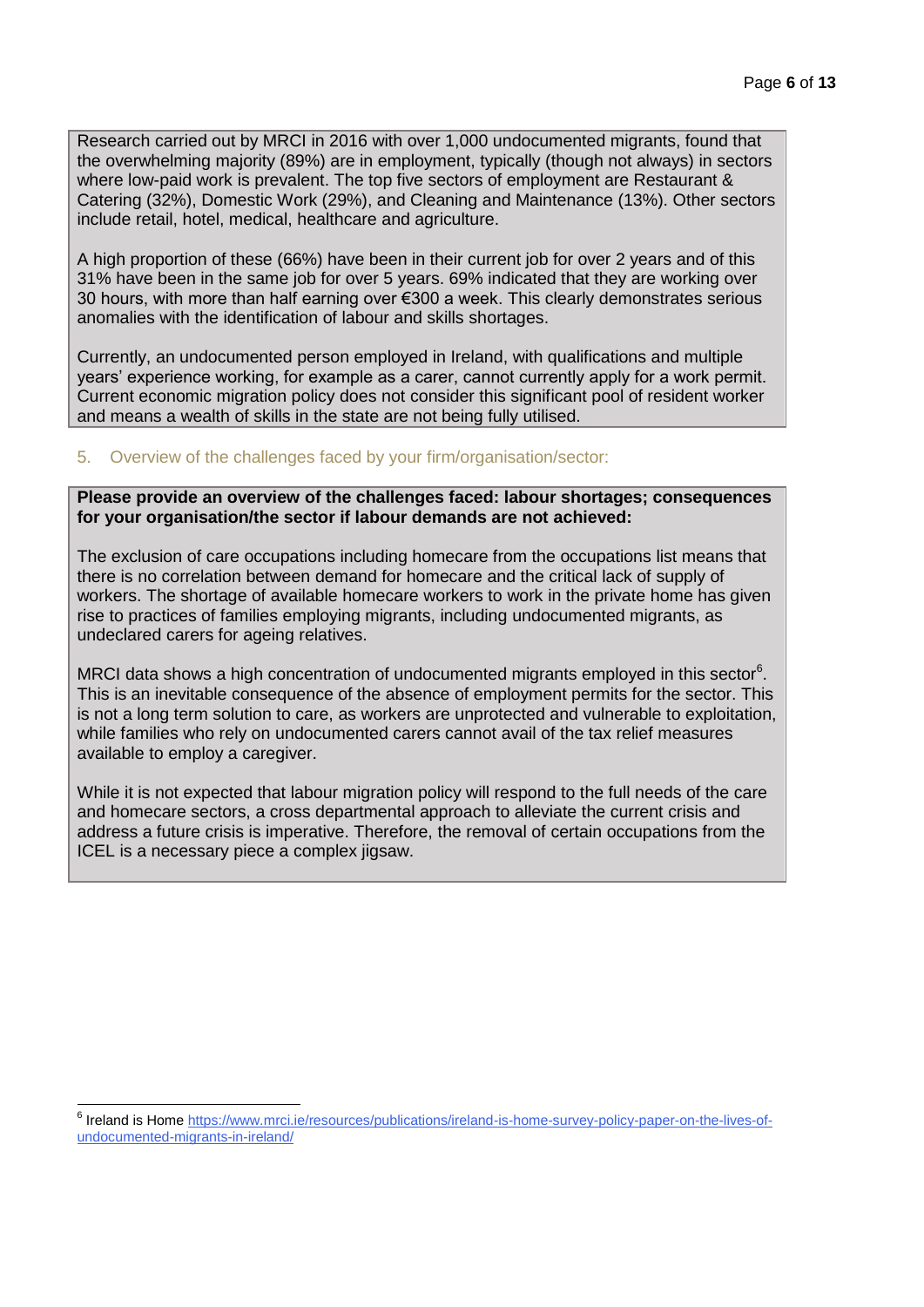# 6. Reasons for proposed change of status:

The categories of care workers and home carers, Senior Care Workers Housekeepers and related occupations; Cleaners and domestics and All Work in the private home + All Domestic operatives should be removed from the ICEL for the following reasons:

- 1. To enable homecare providers to recruit new non-EEA staff to alleviate the current crisis
- 2. To allow families to access employment permits to employ carers directly in the home
- 3. To facilitate access to a trained and qualified non EEA care workers as resident and EU recruitment options have not been sufficient to meet sectoral demands
- 4. To facilitate access for undocumented migrants providing homecare to an employment permit through a process similar to the Reactivation Scheme.
- 5. To ensure quality homecare provision through adequate work force planning and labour migration policy

#### 7. Training and industry initiatives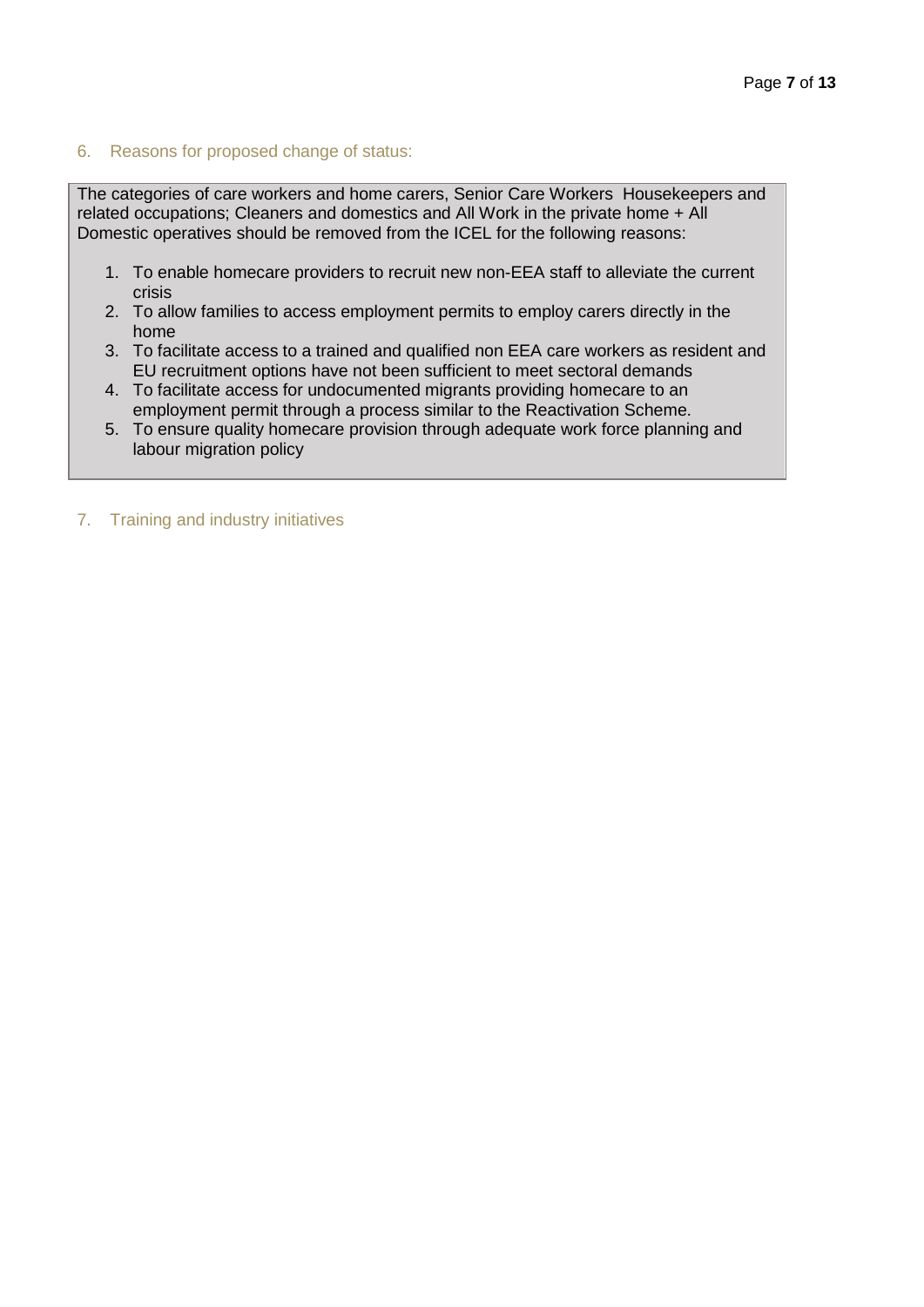*a. The Department must be satisfied that the industry is committed to fully utilising the domestic/ EEA labour market before industry considers employing non-EEA nationals. Your submission should include information on any demonstrated industry commitment to training and industry initiatives to enhance domestic/EEA recruitment that you are aware of, specifically: To your knowledge, what steps are being taken by industry and employers in the short term and long term to address this shortage?* 

EU nationals have full access to the labour market and can technically work in any job or sector they are skilled or qualified for. Yet in a number of sectors in Ireland there are significant challenges in recruiting resident workers and EEA nationals with relevant skills and employers are looking to the Employment Permit System to address shortages.

While the 50:50 rule and LMNT was introduced to give preference to resident and EU nationals, there is little evidence to suggest this is working. There is also little evidence to suggest that people on the live register have the desire to enter and be employed in caring roles. It does not necessarily follow that all those on the live register will want to return to work in the care sector or will want to work in this industry full time.

*b. Are you aware of initiatives by the sector to upskill the resident population or plans by industry representatives to engage with education and training providers in ensuring that the sector's skills needs are met?*

There are several partnerships between training centres and the Education and Training Boards that provide free access to training initiatives in home care.

*c. Are you aware of the education and training initiatives and programmes that currently exist? If yes, why is the graduate output not sufficient to meet your sector's needs eg quality of graduates? quantity? geographic mobility?*

Government funds are available for training of homecare workers through (1) the DEASP (2) training available to CE workers and (3) schemes operated through ETBs.

*d. Does your industry have an agreed skills plan? ie a plan for upskilling the current workforce and or potential workforce? If yes, describe the expected outcomes of the plan. If no, what plans are in place to develop one and within what timeframe?*

*e. Are you aware of measures taken by the sector to avail of the Department of Social Protection's Employer Engagement Team to source qualified job seekers? If yes, please explain. Also please explain efforts made to recruit qualified EEA job seekers using for example Eures, Jobs Fairs, industry associations abroad, Jobs Ireland, etc.*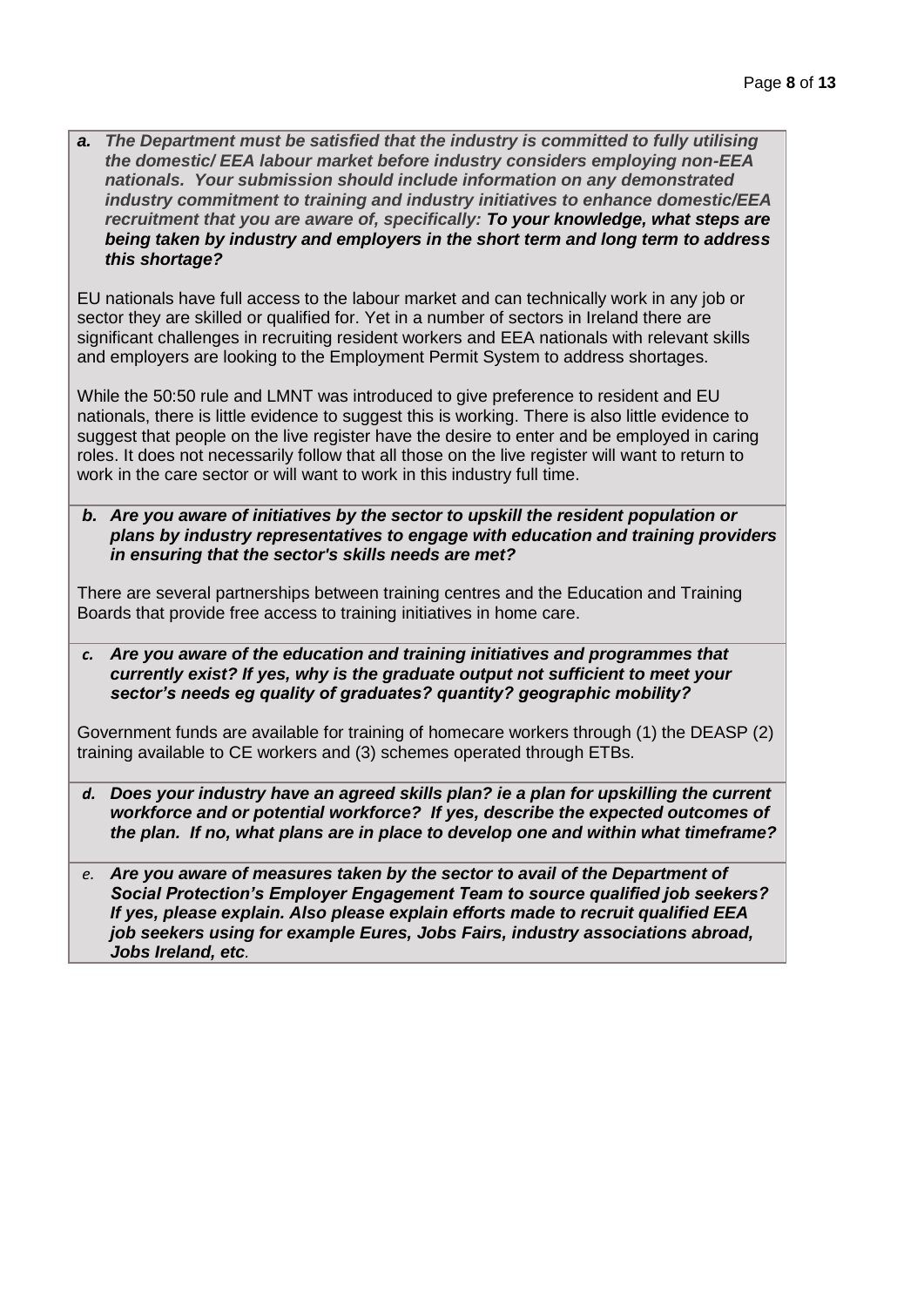### 8. Labour market conditions

The Department must be satisfied that industry is committed to meeting its labour needs from the resident and EEA labour market, and that recourse to the recruitment of foreign nationals is only undertaken where a genuine skills shortage exists, rather than other factors relating to the conditions of the employment which should be addressed through means other than economic migration. Please provide any general information that you feel is pertinent in relation to your industry, e.g. wage ranges for occupations where shortages occur, whether the perceived shortage is general to the occupation or only occurs at specific levels of experience, or for very specific expertise.

There has been a chronic lack of investment in health, care and social care services in Ireland for decades. Currently, the homecare sector operates a two-tier system of care delivery. Homecare workers employed by the public service and (i.e. HSE) have much better terms and conditions than non-HSE Homecare workers.

HSE-employed staff have annualised hour contracts, which affords a worker a guaranteed number of hours per week with limited unsocial hours. In contrast, care workers employed by non-HSE agencies have If-and-When contracts, work unsociable hours and are often not reimbursed for travel costs. Average wages range from €11-14 per hour.

Labour shortages are experienced by public, private and not for profit home care providers and it is more challenging to find staff in rural areas. There is a continued demand for live in/out care in the private home and for carers with specialised training and qualifications in dementia, Alzheimer's and Parkinson's and in palliative care.

MRCI is in favour of opening up the occupations identified, and in tandem are concerned with protecting workers rights and tackling exploitation, particularly in vulnerable and isolated sectors of the labour market. We make reference to the recent Review of Economic Migration Policy Report of the Inter Departmental Group, which states that "*Employment Permits Unit, Workplace Relations Commission (WRC), DEASP and INIS should develop and deliver a coherent and unified information campaign to employers, particularly when low skilled employments are removed from the ineligible occupations list"*.

We welcome this approach and believe it is very relevant in relation to concerns with the removal of the above occupations in care and homecare. We believe that early regular inspections should be carried out in workplaces and be accompanied by the above stated campaigns to deal with any emerging employment related issues and to address issues and concerns of the past.

#### 9. Wider economic factors

Wider economic factors may have an influence on occupational shortages. For example are there reasons associated with productivity, innovation or competitiveness that you think the Department should take into consideration? Please provide evidence.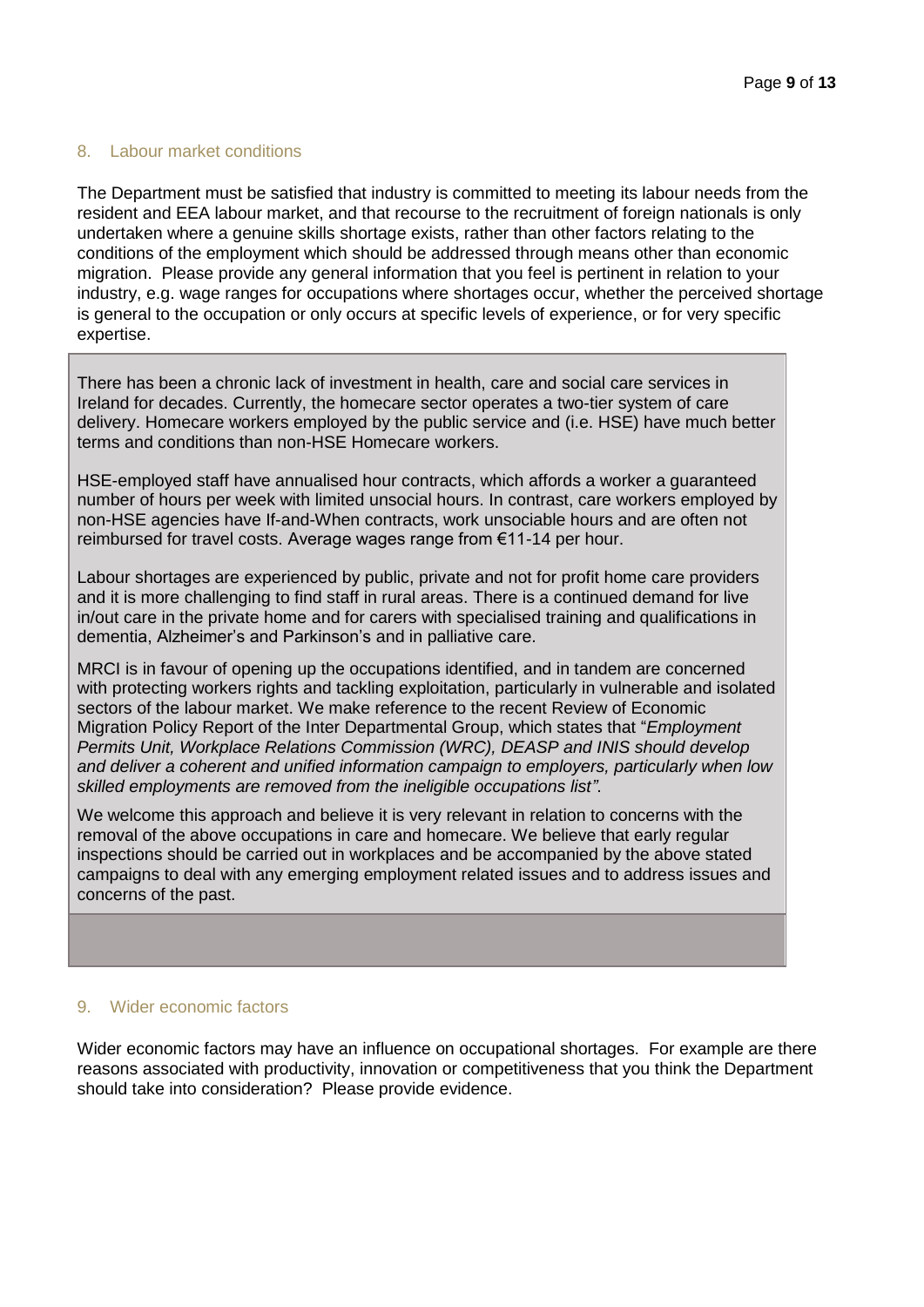The Economic and Social Research Institute (ESRI) has forecast GDP growth of 8.9 per cent for 2018, followed by growth of 4.5 per cent for 2019<sup>7</sup>. In September 2018 unemployment stood at 5.4 % close to what is generally regarded a 'full employment'<sup>8</sup>. These factors will exacerbate labour shortages experienced in care and across the homecare sector.

Projections from Eurostat indicate that the workforce across the EU will shrink by 50 million over the next 50 years<sup>9</sup>. A decline in the number of workers that are potentially available will have a knock-on effect on tax receipts, social welfare and pensions. Without responsive and far-reaching labour migration policies, it will be increasingly difficult to address labour shortages and demographic change. This challenge will be felt across all sectors but particularly in the provision of care for our aging populations.

EU preference for workers presumes to link EU unemployment and migration. Eurostat estimates that in the EU28 unemployment is at 6.7% (September 2018), the lowest since the start of the EU monthly unemployment series in January 2000 $^{10}$ .

The Eurobarometer covering labour mobility in the European Union shows that 17% of the EU population indicated a willingness to work in a different country in the future, but the majority 60% indicated a non-European country as their intended destination<sup>11</sup>. It is therefore short-sighted to assert that unemployed EEA nationals will necessarily want to come and work in Ireland or another EU country. We cannot assume that all labour market needs will be met by EEA workers.

Furthermore, the latest available data (2016) shows that proportion of women (traditionally family carers) in the paid work was 59.5% and is beginning to reach its pre-crisis level. This coupled with a reduction in family size means that less family carers will be available into the future. In addition, government initiatives to attract workers from the live register have not been sufficient to meet sectoral shortages. Labour migration policy and this review must address these concerns and crisis level of labour shortages in care.

# 10. Consultation

 $\overline{a}$ 

Have you consulted with, or are you aware if there has been any consultation with, your industry representative body on this issue?

Yes – see below. For the past 17 years, MRCI has worked directly with domestic workers

<sup>9</sup> ECB Economic Bulletin, Issue 2 / 2018 – Articles; The economic impact of population ageing and pension reforms Carolin Nerlich and Joachim Schroth (ECB 2018)

<sup>11</sup> Geographical and labour market mobility Summary Pub (June 2010)

<sup>&</sup>lt;sup>7</sup> <https://www.esri.ie/news/economic-growth-revised-upward-in-2018-and-2019/>

<sup>&</sup>lt;sup>8</sup> <https://www.cso.ie/en/releasesandpublications/er/mue/monthlyunemploymentseptember2018/>

[http://www.ecb.europa.eu/pub/pdf/other/ebart201802\\_02.en.pdf?f3b30b505d07b44d89eaec15561e678d](http://www.ecb.europa.eu/pub/pdf/other/ebart201802_02.en.pdf?f3b30b505d07b44d89eaec15561e678d) <sup>10</sup> [https://ec.europa.eu/eurostat/statistics-explained/index.php/Unemployment\\_statistics](https://ec.europa.eu/eurostat/statistics-explained/index.php/Unemployment_statistics)

[http://ec.europa.eu/commfrontoffice/publicopinion/archives/ebs/ebs\\_337\\_sum\\_en.pdf](http://ec.europa.eu/commfrontoffice/publicopinion/archives/ebs/ebs_337_sum_en.pdf)